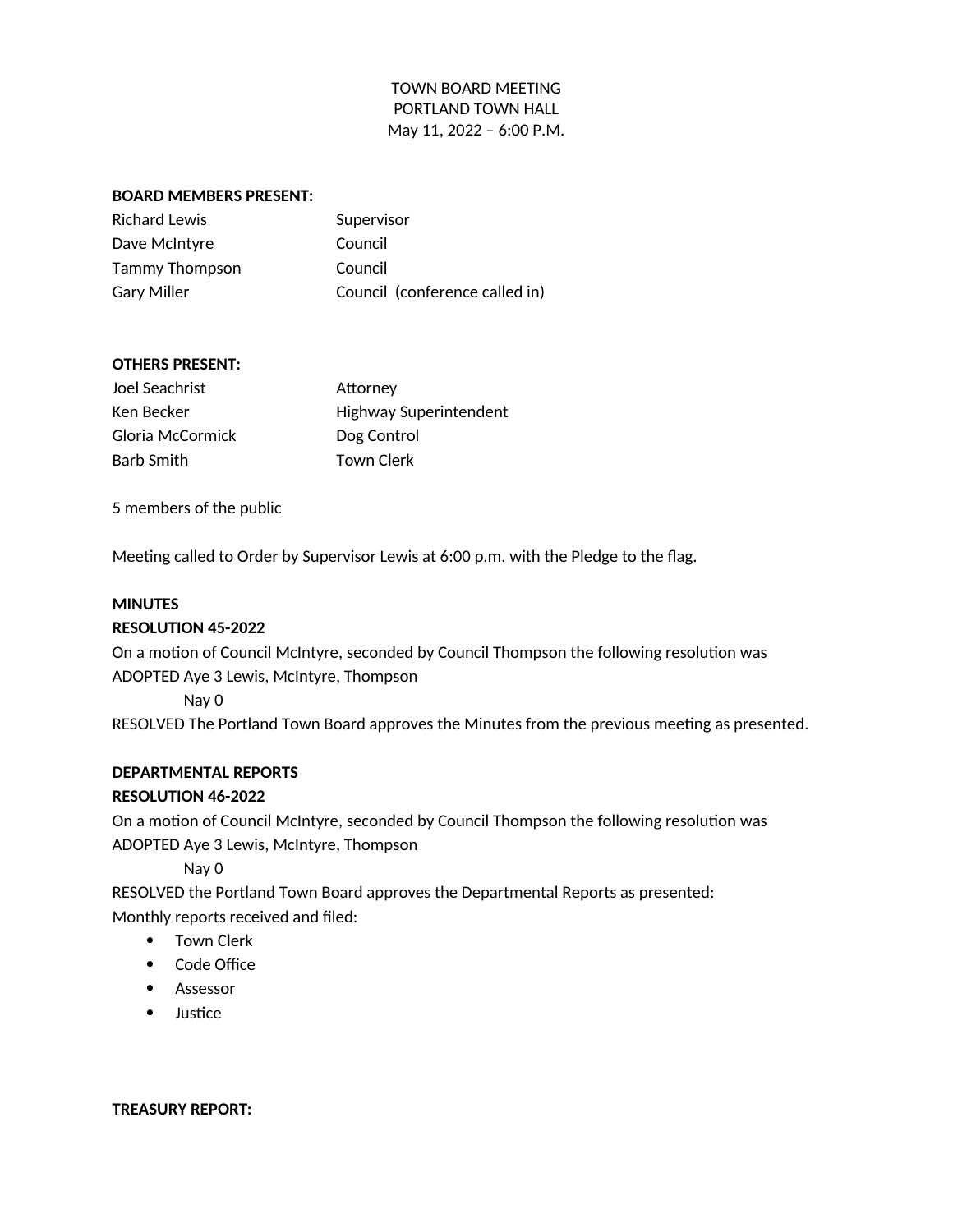## **RESOLUTION 47-2022**

On a motion of Council Thompson, seconded by Council McIntyre the following resolution was ADOPTED Ayes 3 Lewis, McIntyre, Thompson

Nays 0

RESOLVED The Portland Town Board approves the Treasury Report for April 2022 as presented by the Town Clerk.

# **CORRESPONDENCE:**

Supervisor Lewis read letter from the Board of Election. The Board of Election will be utilizing our facility on June 23<sup>rd</sup> for the NYS Primary and holding a Congressional and NYS Senate primary on August 23<sup>rd</sup> 2022.

## **PUBLIC COMMENT:**

Greystone Nation Diane Clark and Bill Moran gave an overview of their purpose to attending meeting, they bought 72 acres in Bear Lake Rd. and have been around for about 20 years. They opened a Nature Center and have classes for several organizations. Why are they here, looking at an aerial map the see a lot of green land on escarpment. Their idea is to put together areas of land to preserve nature and have a national park. There was a discussion of Conservation Easements. Council McIntyre concerned for property owners and how it would affect them. Mr. Seachrist explained what exactly a Conservation Easement is for property owners. Council Thompson would like Greystone Nation to put together more information to present and return to the Town.

Westfield Academy and Central School Superintendent Michael Cipolla wanted to provide and update their overview of school budget for the upcoming year. Joshua Melquist, Business Official gave overview of budget. Both Mr. Cipolla and Mr. Melquist explained in detail what their budget covered, both reiterated the budget will not decrease school programs or staffing. Mr. Melquist mentioned budget items they are looking into for the future. Budget voting is May  $17<sup>th</sup>$  noon to 8:00 pm at WACS.

# **OLD BUSINESS**

# **WD2:**

Supervisor Lewis stated the easement were completed by Town Clerk. Mr. Seachrist will review and will generate a cover letter for Supervisor to review and sign. Supervisor Lewis stated easements to get mailed out the week of May  $16^{\text{th}}$ .

# **GREENCREST/VAN BUREN POINT DRAINAGE:**

Supervisor Lewis said easement for Vergotz is signed and will be filed May  $12<sup>th</sup>$ . Superintendent Becker is set up to start work. elf. Supervisor Lewis would like this completed because resident has lawn contractor coming.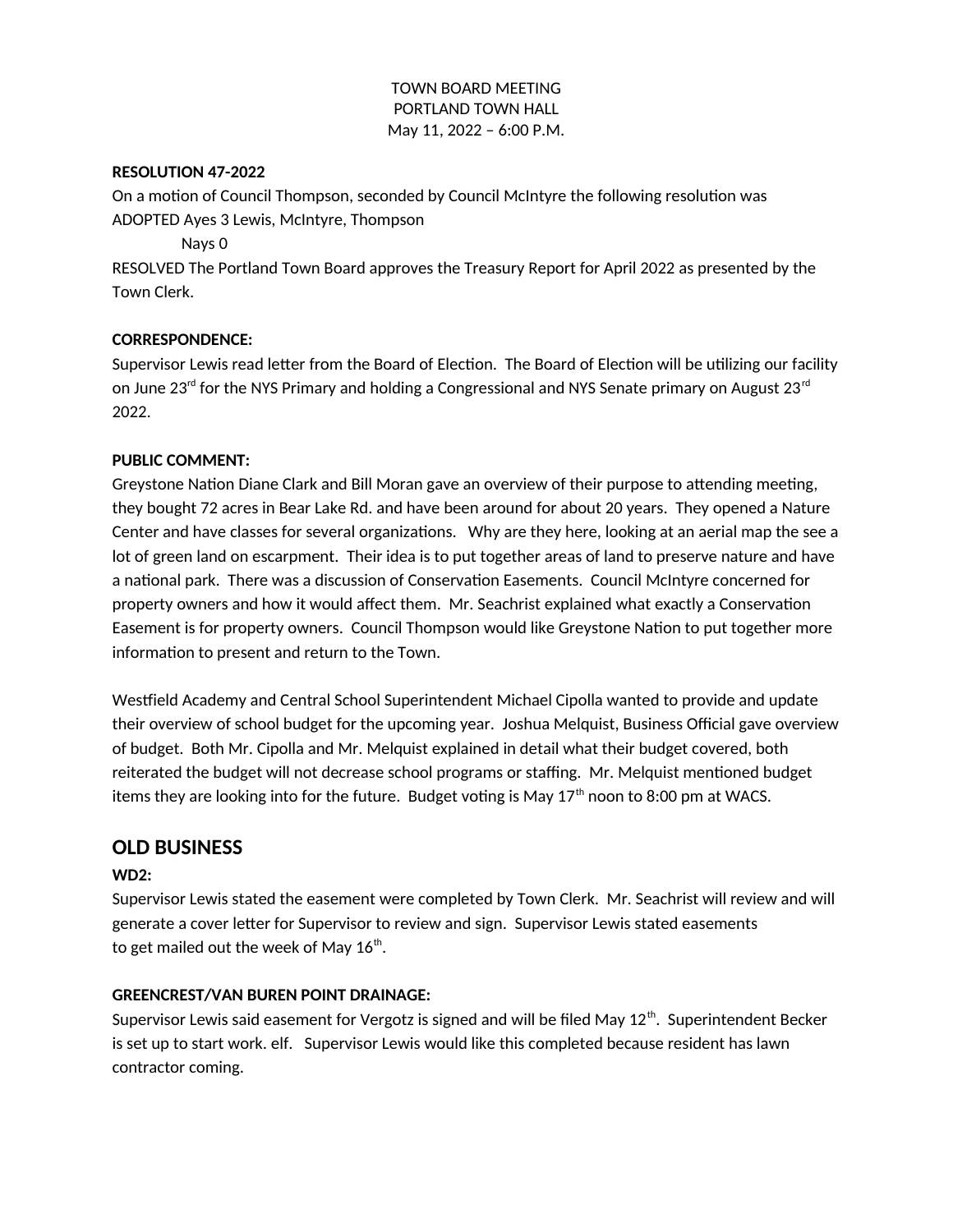## **WATER EXTENTION - 21 BRIX, ONTHANK ROAD**

Supervisor Lewis stated we are waiting on Clark, Patterson, Lee (CPL) for the extention of district for 21 Brix. Onthank Road is staged and ready to start. Superintendent Becker stated he is hoping to get started the week of May  $16^{\text{th}}.$ 

## **MUSEUM**:

Supervisor Lewis stated we are waiting on report from Clark, Patterson, Lee (Engineers). Superintendent Becker said CPL returned to look at museum a second time. Council Thompson asked how long does it takes for report to come back? Supervisor Lewis said it is a very detailed Engineering report, it goes over the whole building.

# **NEW BUSINESS:**

Supervisor Lewis stated four (4) Town employees will be attending Local Government Conference at Houghton College on June 9, 2022. The price is \$50 per person.

# **RESOLUTION 48-2022**

On a motion of Council Thompson, seconded by Council McIntyre the following resolution was ADOPTED Aye 3 Lewis, McIntyre, Thompson

Nay 0

RESOLVED The Portland Town Board approves four town employees to attend the Local Government Conference at Houghton College on June 9, 2022. The cost is \$50 per person.

# **PAINT QUOTES**:

# **RESOLUTION 49-2022**

On a motion of Council McIntyre, seconded by Council Thompson the following resolution was ADOPTED Aye 3 Lewis, McIntyre, Thompson

Nay 0

RESOLVED The Portland Town Board approves Chadwick Bay Property Management's Quote of \$1,050.00 for painting Hallways, 19 doors, door jams at Town Office Building.

Supervisor Lewis obtained two quotes for painting common Hallways, doors and door jams at Town Office Building from Chadwick Bay Property Management and Wiseguy Quality Painting. The quote from Chadwick Bay Property Management was \$1050.00 and Wiseguy Quality Painting's quote was \$2450.00.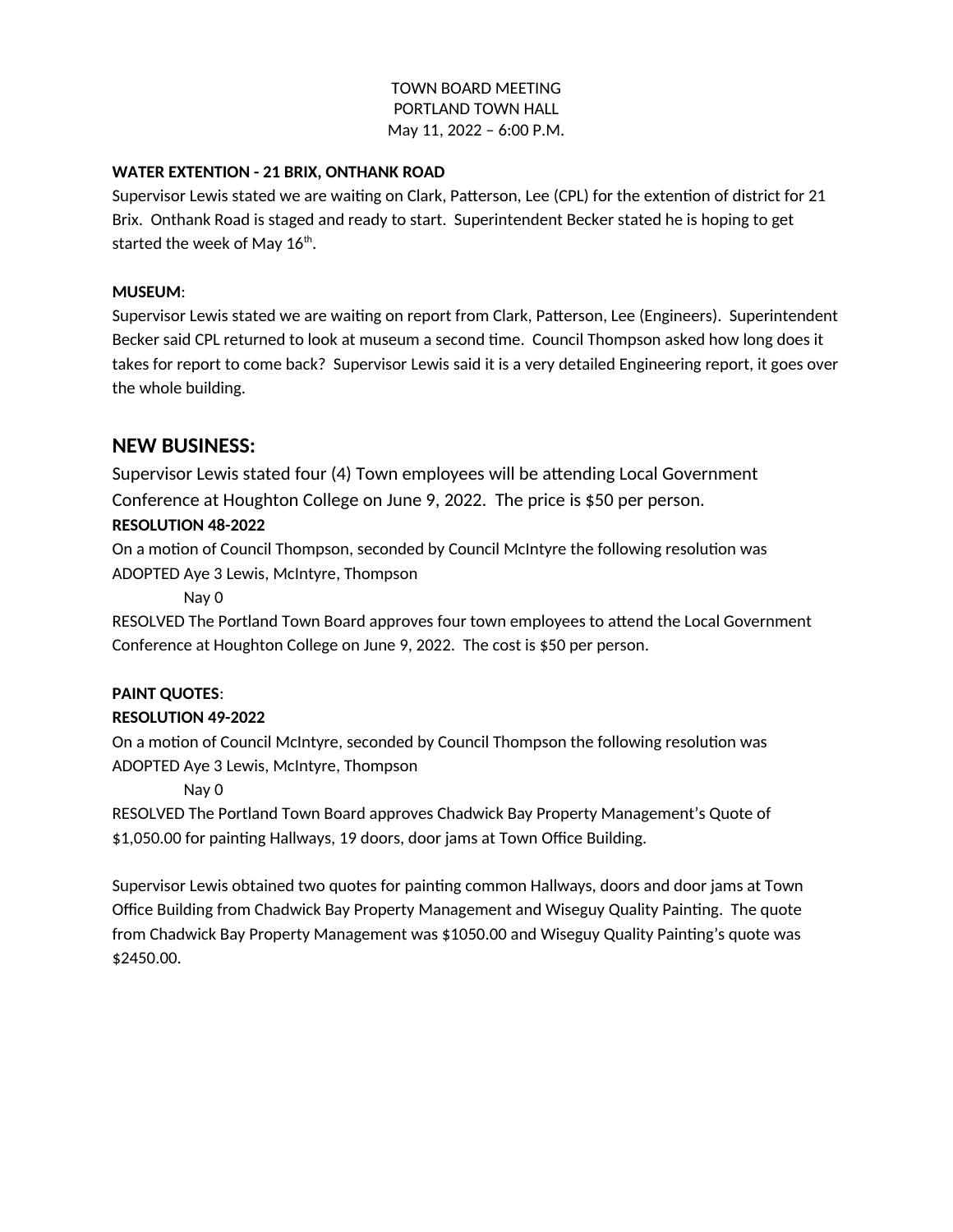### **ACCESS CHAUTAUQUA**:

Supervisor Lewis said the Town Clerk Barb Smith received an invoice for \$1000.00. There was no action done on this invoice. Superintendent Becker said we were calling to find out what exactly we were paying for. Mr. Seachrist thought the cable company pays a franchise fee to the town. Town Clerk to call our accounting firm Bahgat & Laurito-Bahgat to get additional information on descriptions and payments. Town Board will review next board meeting.

## **CHADWICK BAY REGIONAL COMMISSION:**

Supervisor Lewis reviewing the invoice from the Chautauqua Region Economic Development Corporation. This invoice is for 2022 Annual Membership Dues for \$1600.00. Council Thompson has several questions. Council Thompson questioned who is the contact person. Supervisor stated Nate Aldrich. Council Thompson would like to present Mr. Aldrich with her question either in person or email if not in person. Supervisor Lewis will reach out to Mr. Aldrich to see if he can attend the next board meeting in June.

### **TOWN BOARD/CLERK:**

**Town Board**: Council Thompson discussed at Town Board Meeting in April banners and hardware on poles for our graduating seniors. Council Thompson spoke with the Village and will attend Village Board meeting to present information regarding Banners and hardware cost. Council Thompson spoke with Superintendent of Brocton Central School and the school will pay for the banners. The banners will go to each student after adequate time. Council Thompson reached out to other towns with questions on Rules or regulations for flying banners. There was examples and lengthy discussion on purchasing the hardware. Also, lengthy discussion on where to place hardware and banners on each pole. Superintendent Becker ask how the banners were going to be placed along the highway if there are 40 graduates. Supervisor Lewis suggested fabricating hardware in house, cost of making them would be cheaper than ordering them thru a vendor.

### **CONDITIONAL RESOLUTION 50-2022**

On a motion of Council McIntyre, seconded by Council Thompson the following conditional resolution was

ADOPTED Aye 3 Lewis, McIntyre, Thompson

Nay 0

RESOLVED The Portland Town Board agrees to spend up to \$1000.00 on material for hardware for banners with the condition that the cost will be split with the Village of Brocton. Also, the brackets will be fabricated and installed by Town.

**TOWN CLERK:**